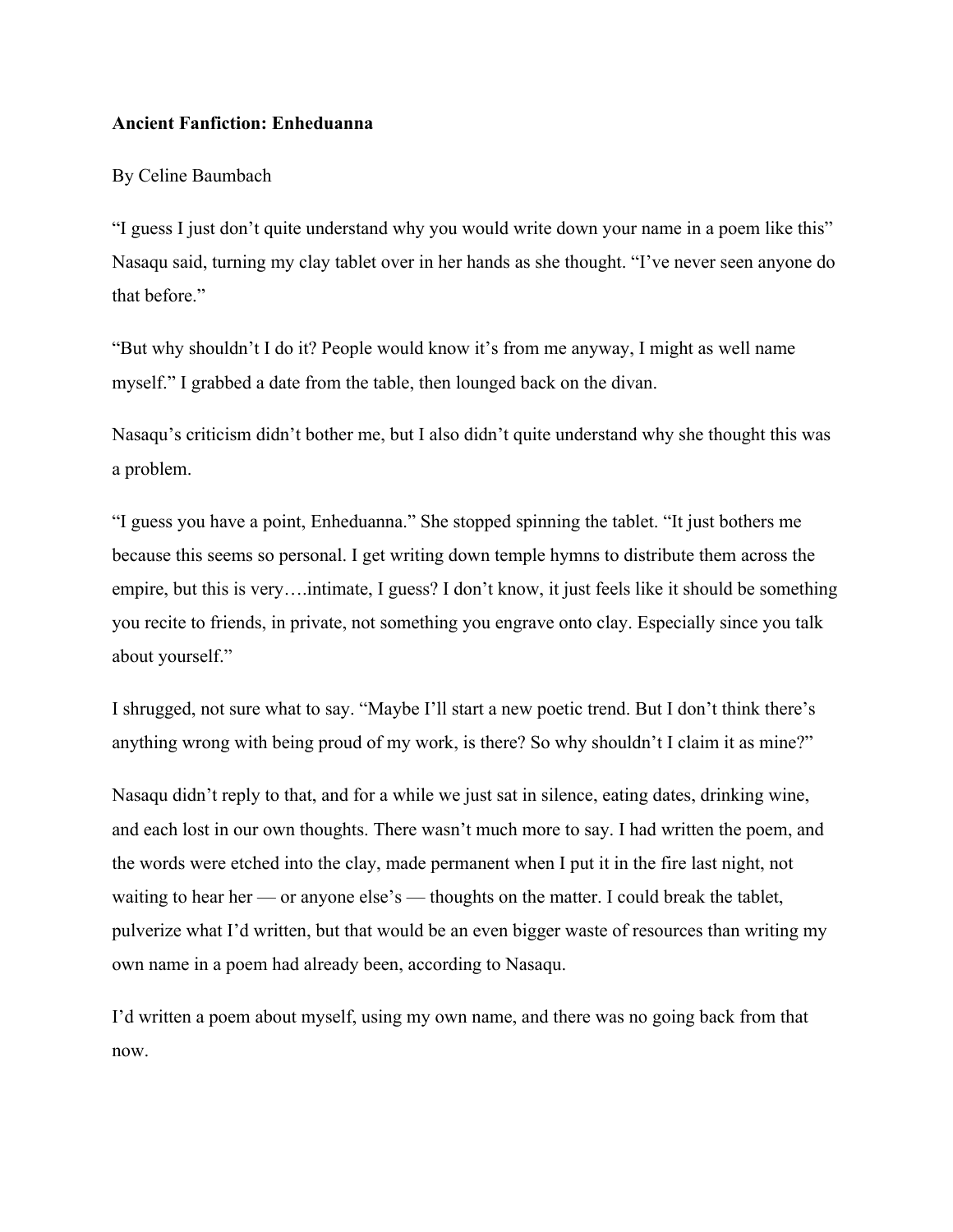"Enheduanna?" Nasaqu asked quietly.

"Yes?"

"How long do you think these clay tablets will survive? How long until time renders them illegible and breaks them?"

I thought for a moment. How long indeed? I had no answer. "Forever," I said. "Or maybe they won't last a year after my death."

"Forever would be kind of beautiful," Nasaqu said.

I didn't answer her. I couldn't imagine people in a thousand, two thousand, maybe even more years, looking at my writing and understanding it, much less thinking it was important. There was something self-aggrandizing about putting my name in a poem, but even I didn't think myself important enough to resist the forgetfulness of time. Yet Nasaqu was right: There was a kind of beauty in forever.

Story by Celine Baumbach

Quotes:

"How long do you think these clay tablets will survive? How long until time renders them illegible and breaks them?" I thought for a moment. How long indeed? I had no answer. "Forever," I said. "Or maybe they won't last a year after my death."

"Forever would be kind of beautiful," Nasaqu said.

## Context:

Enheduanna isn't just the first female poet known to us, she is also the very first poet whose name we know in general. She was the daughter of Sargon the Great, who appointed her as the head priestess of the temple of Inanna in Ur, after he conquered all of Mesopotamia and created an empire more than four thousand years ago. Enheduanna's job was to unite the empire through